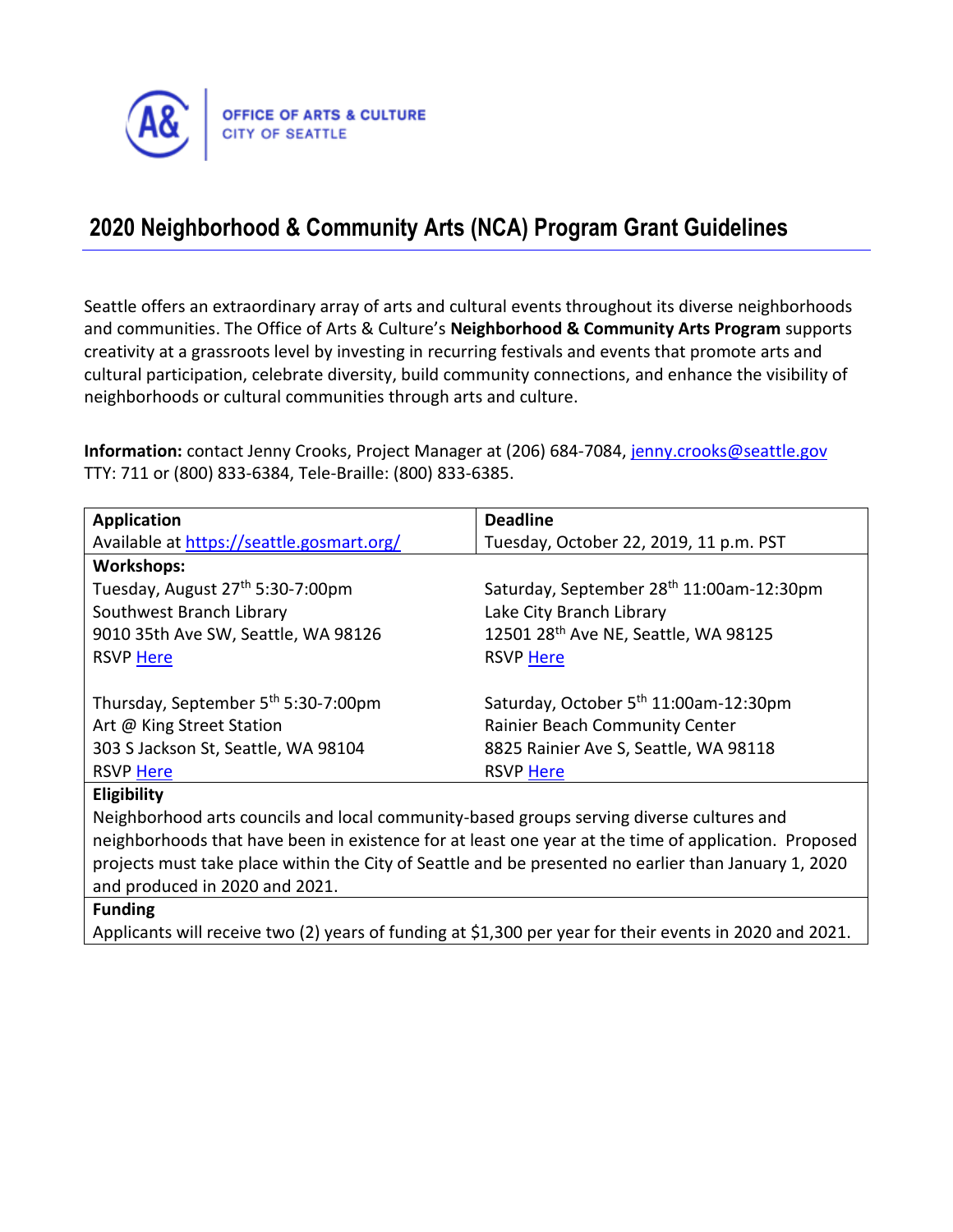## *Program Overview*

This program supports neighborhood arts councils and community-based groups that have established a track record for producing recurring festivals and events that promote arts and cultural participation, celebrate diversity, build community connections, and enhance the visibility of neighborhoods or cultural communities through arts and culture. The City's investment is aimed at creating broad public access to a rich array of meaningful arts opportunities while supporting a healthy and diverse cultural community.

# *Program Purpose*

Arts and cultural festivals and events are an essential part of a vibrant, healthy and inclusive community. Through our support of these events, we aim to partner with arts and community groups to create a City where all artists and communities have the freedom, agency and platform to share and amplify their stories, art, cultures and experiences, regardless of race, class, gender, age, ability, education, country of birth, citizenship, religion and sexual orientation. Groups representing underresourced communities including low-income, people with disabilities, immigrant and refugee communities, and communities of color are encouraged to apply.

# *Eligibility and Requirements*

The **Applicant** must:

- be a neighborhood arts council or local community-based group. Groups representing underresourced communities including low-income, people with disabilities, immigrant and refugee communities, and communities of color are encouraged to apply;
- have a Federal Tax ID number and be based in the city of Seattle. Groups applying are not required to be a  $501(c)(3)$  nonprofit nor are they required to use a fiscal agent;
- not be concurrently funded through the Seattle Office of Arts & Culture's Civic Partners, CityArtist, smART ventures, or Neighborhood & Community Arts funding programs. You may receive funding via Arts in Parks, Cultural Facilities Fund and/or Youth Arts and be eligible to receive funding in this program but it must be for distinct projects.

#### The **Project** must:

- be previously produced and recurring;
- have a significant arts and culture component;
- be open to the public;
- have insurance;
- and take place within the City of Seattle no earlier than January 1, 2020 and produced in 2020 and 2021.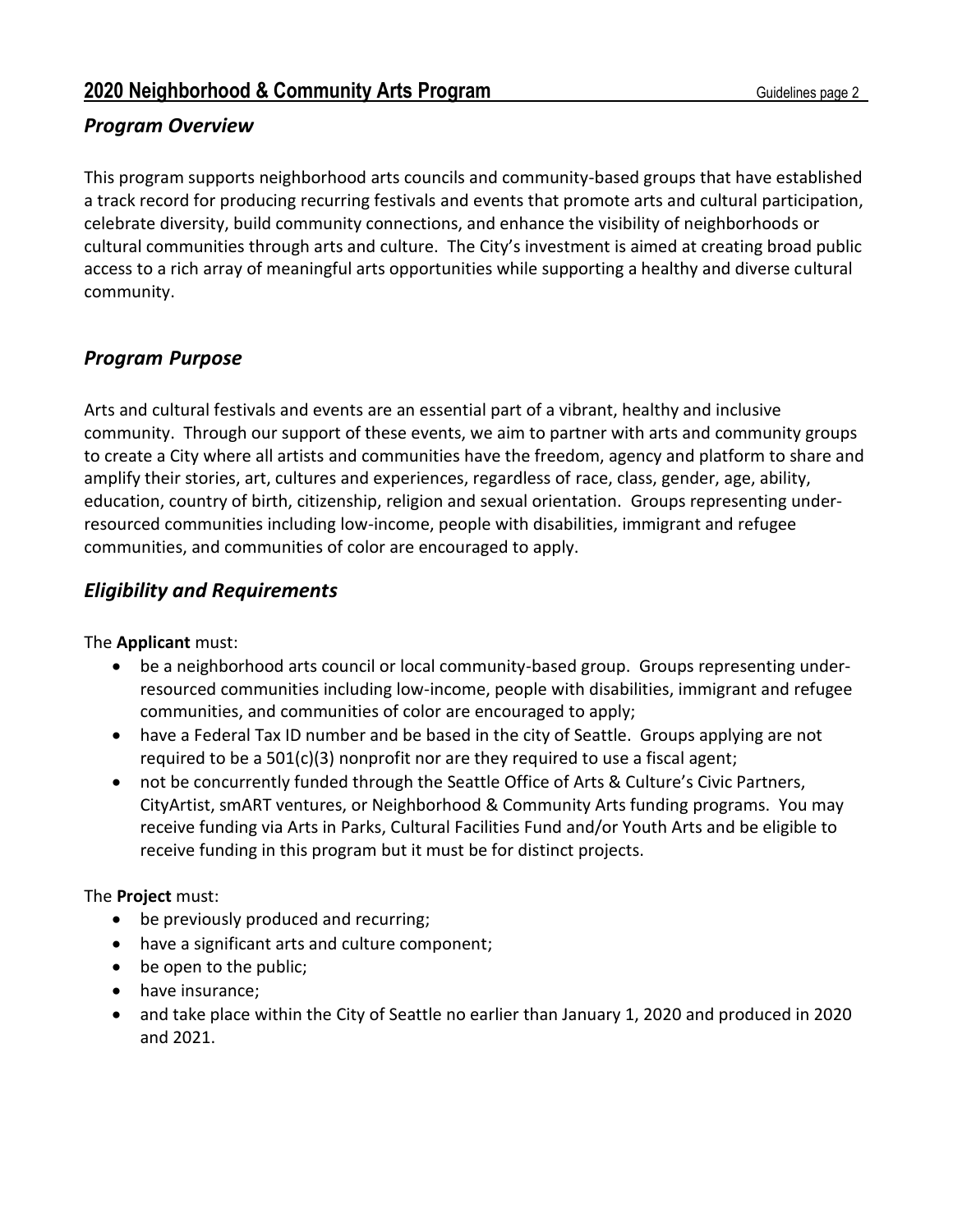You may submit only one application per year to this program. Eligible applicants may submit applications for distinct projects to both Neighborhood & Community Arts (NCA) and [Arts in Parks](http://www.seattle.gov/arts/programs/grants/arts-in-parks-program)  [program](http://www.seattle.gov/arts/programs/grants/arts-in-parks-program) (AIP) as long as the projects meet the respective guidelines and eligibility. If a single project qualifies for both AIP & NCA funding, the application may be submitted for both programs but will only receive funding from one of them.

# *Funding*

Funded organizations will receive two (2) years of NCA funding support (for events in 2020 and 2021) at **\$1,300 per year** to support **direct project expenses**: artist fees, marketing and promotional fees, project management and personnel costs, supplies, equipment rentals or other production-related costs, and no more than 10% for food-related costs. There is no partial funding for this program.

#### **This funding may not be used for**

- events not accessible to the public;
- religious services;
- events or presentations in which fundraising is the primary purpose;
- gifts;
- organization's administrative costs not directly related to the project;
- purchase of equipment or software;
- food-related costs above the allowable 10%.

## *Evaluation Criteria*

Proposals submitted to the program will be evaluated on the following criteria (**50 pts total**):

- **Strength of Project (20 pts):** A clear, well-conceived event that promotes arts participation and community relations through meaningful and unique experiences. Demonstrates an authentic relationship to cultural community, neighborhood or other community of interest.
- **Community Impact (20 pts):** The project plan describes meaningful efforts to be inclusive, foster community, encourage participation, reach a diverse audience, and creates accessibility especially for those most impacted by structural racism and oppression.
- **Feasibility (10 pts):** The organizing group has a proven track-record of presenting this and/or other event(s); evidence of community involvement and support; and clear realistic budget for the event.

## *Application Components*

• **Demographic Questionnaire:** This will not be reviewed as part of your application but rather to help us learn more about the communities that we serve through our programs so that we can continue to work towards making our programs more equitable. All questions are optional, but the questionnaire will need to be submitted before you can proceed to the rest of the application.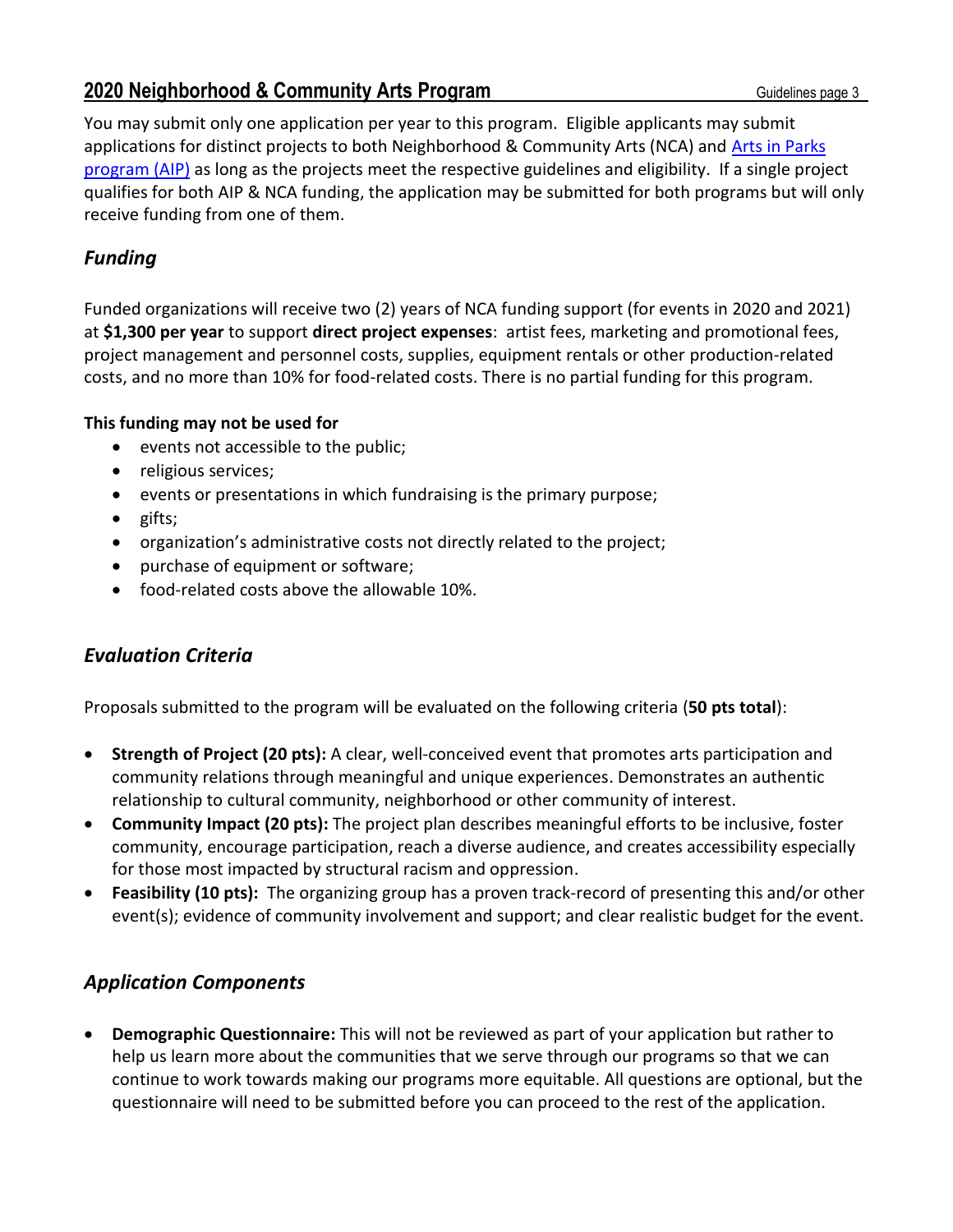- **Additional Profile Information:** This section provides additional contact information that is specific to this application but not already requested in the registration profile.
- **Application Information:** Brief questions related to how you heard about this opportunity.
- **Project Proposal:** Basic information regarding your event/project such as dates, location, size, etc.
- **Narrative Questions:** The purpose of these questions is to share information about your event/project, the community it serves and some background about yourself**.**
	- 1. **Project Description**: Describe the activities of the festival, event, or project for which you are seeking funds. Include information about how arts and culture will be featured in your project or event.
	- 2. **Community Building through Arts and Culture**: Please describe who attends and participates in your event. How does your project use arts and culture to build community? Describe what your efforts will be to be inclusive, engage diverse populations and increase accessibility.
	- 3. **Background and Capacity**: Provide a brief history of your arts programming and presenting activities. What support can you provide of your capacity to produce this event successfully? Describe any key partnerships (with organizations, groups, or individuals) that will assist in the successful completion of this project or event.
- **Project Budget:** Should reflect the cost of the event in 2020, income and expenses should balance, and any donated items or services should be included. There is also a space for you to include some notes about your budget.

## *Timeline*

|                        | End of October 2019 Following the deadline, an independent peer panel of artists, community<br>representatives, and event producers will participate in a racial equity and<br>implicit bias training. |
|------------------------|--------------------------------------------------------------------------------------------------------------------------------------------------------------------------------------------------------|
| November               | The peer panel will review and score applications according to the program<br>eligibility.                                                                                                             |
| Early December         | The peer panel meets to discuss each application in relation to the program<br>criteria.                                                                                                               |
| Mid-December           | The Seattle Arts Commission will review final recommendations and vote to<br>approve.                                                                                                                  |
| <b>End of December</b> | Applicants are notified whether they have been recommended for funding.                                                                                                                                |
| Jan - Dec 2020         | Partners produce their events and submit their reporting documents to receive<br>funding.                                                                                                              |
| Jan - Dec 2021         | Partners produce their $2^{nd}$ year events and submit their reporting documents to<br>receive funding.                                                                                                |

## *Completing the online application*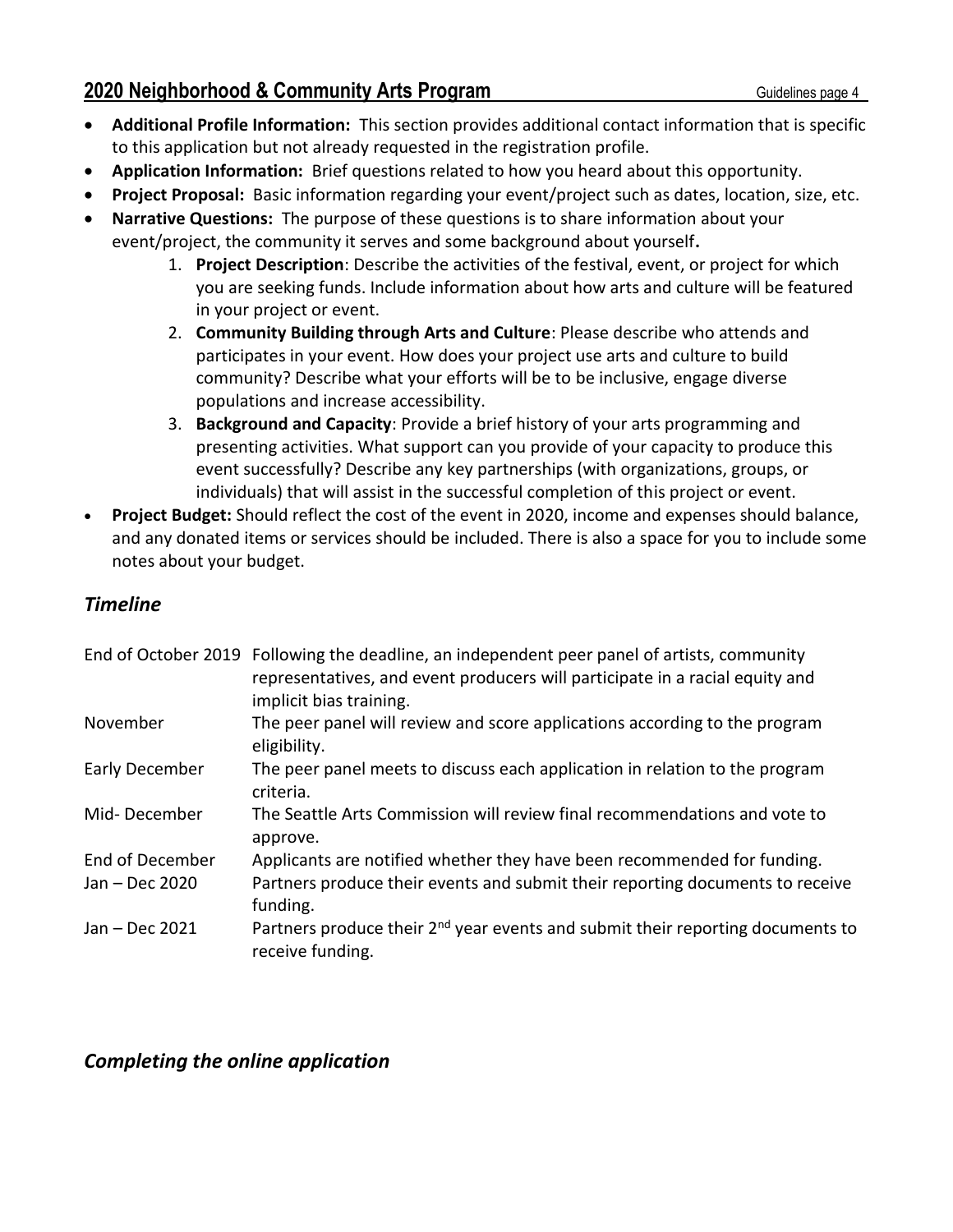- Create or update your profile at https://seattle.gosmart.org/
	- $\circ$  Neighborhood & Community Arts and Arts in Parks will use the same application. Follow the instructions in the application system to help identify which program(s) you are applying for.
- Complete the application online answering all questions fully by the deadline.

# *Obligations of award recipients*

*If your project is selected for funding, you must meet the requirements listed below.*

#### *Acknowledgement*

Organizations and individuals receiving awards from the Office of Arts & Culture must acknowledge the City of Seattle's support in printed materials, signage visible to the public, via social media or in other ways appropriate to the project. The Office will supply preferred wording and logos in electronic format.

#### *Public Benefit*

State law authorizes the purchase of services on behalf of the public, but not the donation of public money to organizations or individuals. Funded organizations and individuals must provide public benefits to citizens of Seattle as a condition of their funding.

#### *Seattle Business License and Washington State UBI Number Are Required for Payment*

Individuals and organizations awarded funds from the Office of Arts & Culture must have a Seattle business license and a Washington state Unified Business Identification (UBI) number prior to receiving final payment. (The business license and UBI numbers are NOT needed to apply for funds.)

#### *Reporting*

After funding recommendations are approved, the Office of Arts & Culture staff will work with the applicant to go over the required reporting documents in order to receive funding. Award recipients no longer need to sign a contract prior their event but will need to confirm the details of their project prior to their project including intended dates and location for a public presentation as well as a provide a copy of promotional material. Partners are paid on a reimbursement basis after projects or services are completed and a final report is submitted (approximately 4-6 weeks after paperwork is received.)

#### *Insurance*

Award recipients will be responsible for securing Event Liability Insurance for their project and list the City of Seattle as additionally insured.

#### *Taxes*

Award recipients are responsible for paying all applicable taxes. At the time of notification, you will need to complete appropriate paperwork and submit and updated W-9.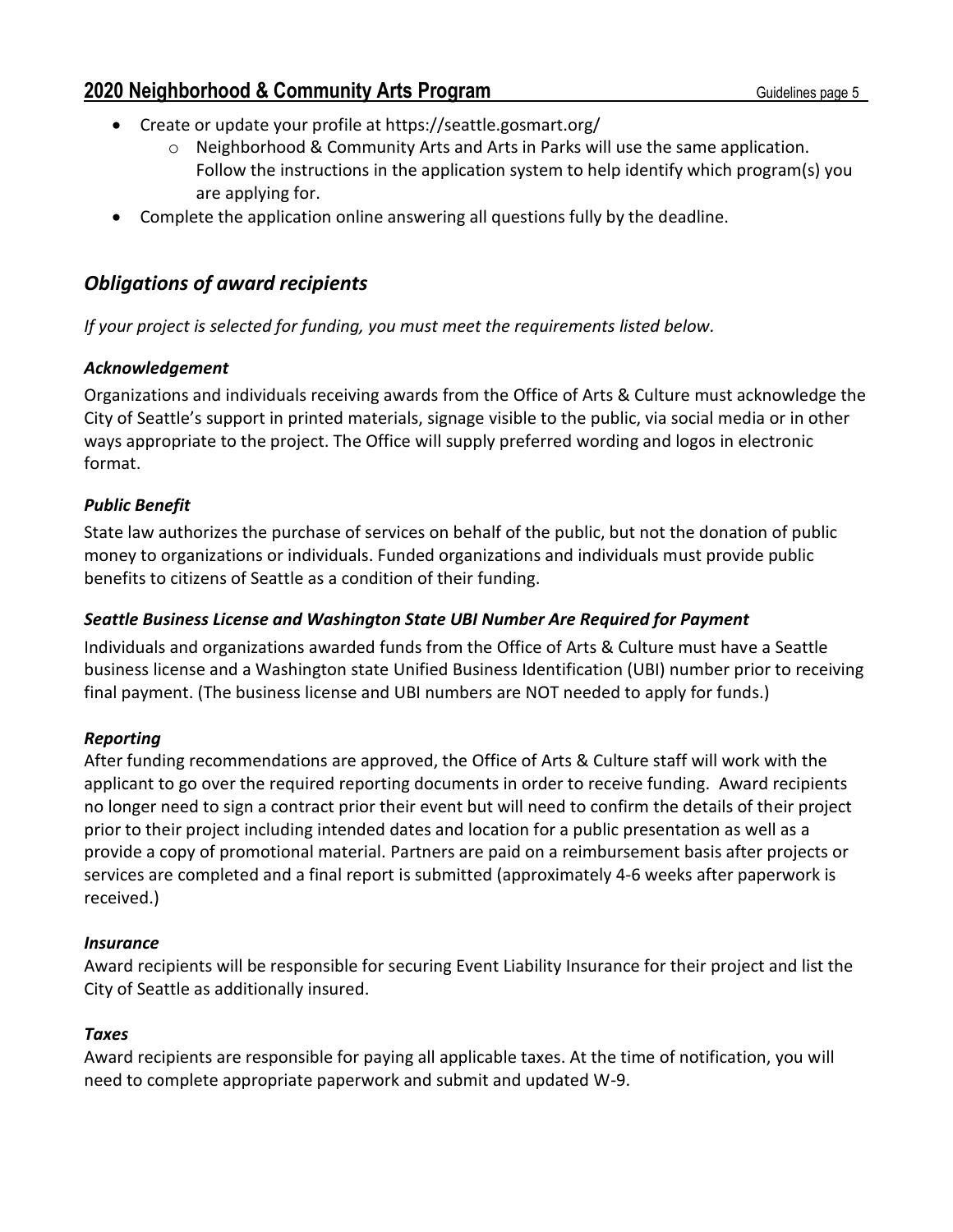# *Application Tips*

All funding programs are highly competitive. We encourage you to:

- **read the guidelines,** check your eligibility, and follow the online instructions carefully;
- **explore the online application early** so you can plan ahead;
- **attend an information session** to get in-person guidance and hear other applicants' questions, especially if you are a first-time applicant;
- **update or complete your basic registration** and profile at [https://seattle.gosmart.org/;](https://seattle.gosmart.org/)
- **talk with the project manager** about any questions, or to review your draft application as early as possible before the deadline. We are happy to assist, but last-minute help is limited due to timing, the holidays, and volume of requests;
- **be clear and concise in your application** panelists read and evaluate many applications;
- **save often,** save your work at the end of every page online, and be sure to re-read and preview your work before you submit;
- **double-check your budget** and make sure income equals expenses;
- **submit your application before the deadline** so you have time to deal with any potential technical issues.

# *ARTS Funding Policies*

# **Commitment to Racial Equity**

The Seattle Office of Arts & Culture commits to an anti-racist work practice that centers the creativity and leadership of people of color - those most impacted by structural racism - to move toward systems that benefit us all. We also acknowledge that we are on Indigenous land, the traditional territories of the Coast Salish people.

We envision a city of people whose success, safety and health are not pre-determined by their race. A city where all artists, performers, writers and creative workers have the freedom, agency and platform to share and amplify their stories, art, cultures and experiences. At the same time, we acknowledge that our actions - both conscious and unconscious, past and present - have benefited some communities while limiting opportunities and outcomes for communities of color. We work toward our vision by addressing and working to eliminate institutional racism in our programs, policies and practices.

In alignment with the City's [Race and Social Justice Initiative,](http://www.seattle.gov/rsji) we seek new solutions that use arts as a strategy to drive not only our office, but the City as a whole toward racial equity and social justice. We will continue to break barriers and build arts-integrated tools that challenge the status quo, and push us toward the inclusive society we envision.

If you have any questions about our commitment, or would like to know more about the work we are doing, please call us at 206.684.7171 or email at **Arts.Culture@Seattle.gov**.

## **Application materials are public information**